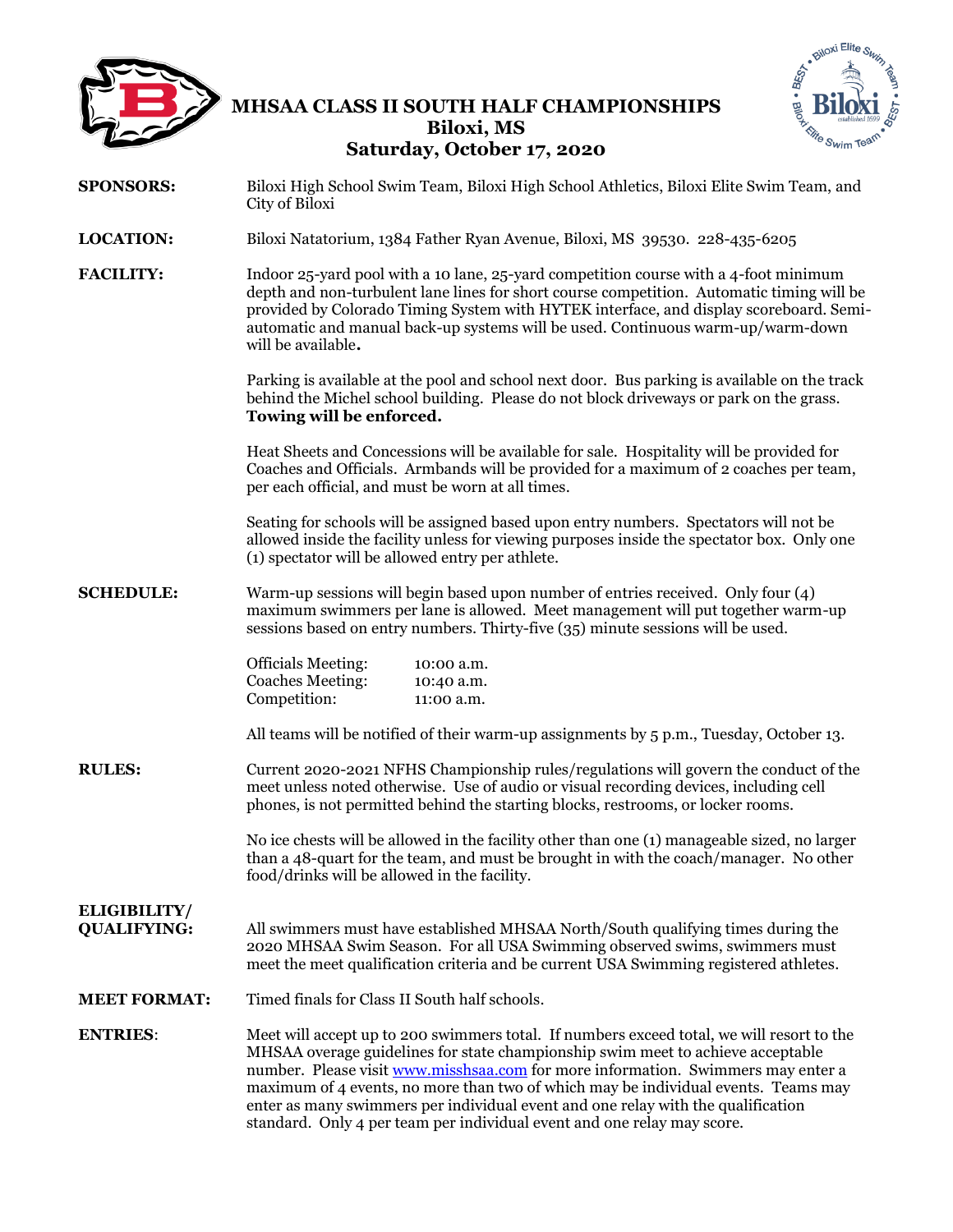|                                                      | Please send compatible meet entry file for Hy-Tek Meet Manager or compatible program<br>via email to <u>ilee283@cableone.net</u> if you do not have a program please use the website link:<br>https://hytek.active.com/downloads.html for downloading the "Lite" version of Team<br>Manager 8.0:                                                                                                                                                                                                                                        |  |  |  |  |  |
|------------------------------------------------------|-----------------------------------------------------------------------------------------------------------------------------------------------------------------------------------------------------------------------------------------------------------------------------------------------------------------------------------------------------------------------------------------------------------------------------------------------------------------------------------------------------------------------------------------|--|--|--|--|--|
|                                                      | <u>ALL ENTRIES MUST BE RECEIVED NO LATER THAN NOON ON MONDAY,</u><br><b>OCTOBER 12, 2020. NO LATE ENTRIES WILL BE ACCEPTED!</b>                                                                                                                                                                                                                                                                                                                                                                                                         |  |  |  |  |  |
|                                                      | A confirmation email will be sent once entries are received beginning Monday, October 12,<br>2020, 8 a.m. until entry deadline, 12:00 p.m. Please fill out the South Half Swim Meet<br>Team Information Document (Excel document) attached with invitation and email along<br>with your entry file. Please make sure fill out form completely.                                                                                                                                                                                          |  |  |  |  |  |
| <b>ENTRY FEE:</b>                                    | \$10.00 per swimmer. Make checks payable to: Biloxi High School Athletics                                                                                                                                                                                                                                                                                                                                                                                                                                                               |  |  |  |  |  |
|                                                      | Checks can be brought with team to check-in or may be mailed to:<br>Biloxi High School Athletic Department, 1845 Tribe Drive, Biloxi, MS 39532                                                                                                                                                                                                                                                                                                                                                                                          |  |  |  |  |  |
|                                                      | \$10.00 spectator fee, up to 2 coaches per team and bus driver fees will be waived; names<br>must be provided on South Half Swim Meet Payment Form at the end of the invitation. As<br>mentioned earlier, spectators will not be allowed inside the facility unless for viewing<br>purposes inside the spectator box. Maximum number of spectators allowed per athlete will<br>be given once total entry number for meet is received.                                                                                                   |  |  |  |  |  |
|                                                      | All teams are required to check-in together. Swimmers will not be allowed to enter<br>individually. All teams must enter the southwest double doors of the Natatorium deck.                                                                                                                                                                                                                                                                                                                                                             |  |  |  |  |  |
| <b>RELAYS:</b>                                       | Relay Names will need to be turned in via relay cards using the following process:<br>200 Medley Relay- by the end of warm-ups (10:40 a.m.)<br>200 Free Relay- before event 13 (Girls 500 Yard Freestyle)<br>400 Free Relay- before event 19 (Girls 100 Yard Backstroke)                                                                                                                                                                                                                                                                |  |  |  |  |  |
|                                                      | Only swimmers who will be allowed to swim relays at state meet are the $4$ swimmers and $4$<br>alternates listed on the relay cards. You can change names until you turn them in Saturday<br>morning. There will be a basket clearly marked relay cards for you to put them in at the<br>Natatorium office area. Please note you will not receive relay cards back, all relays will<br>report directly to the block. Lane/timer sheets will be used for times. All information<br>including DQ slips will also be put in that file box. |  |  |  |  |  |
| <b>SCORING:</b>                                      | Only four (4) swimmers for individual events and one (1) relay per team will be eligible for<br>scoring if they achieve the meet qualifying time per event.                                                                                                                                                                                                                                                                                                                                                                             |  |  |  |  |  |
|                                                      | Individual (top 8): 9-7-6-5-4-3-2-1<br>Relays: Double                                                                                                                                                                                                                                                                                                                                                                                                                                                                                   |  |  |  |  |  |
|                                                      | For state championship qualification, swimmers must qualify in the North/South meet,<br>finish in the top 6 of their North/South meet, or be in the next fastest top 4 of either meet,<br>and all must have achieved the North/South half qualification standard. Only 4 swimmers<br>from each team per individual and 1 relay team maximum may advance to State<br>Championships. Only top 3 relay teams from their North/South half, then next top 2<br>fastest of either meet will advance.                                          |  |  |  |  |  |
| <b>AWARDS:</b>                                       | South Half Champion & Runner-Up; for both girls and boys Class II schools.                                                                                                                                                                                                                                                                                                                                                                                                                                                              |  |  |  |  |  |
| <b>LANE</b><br><b>ASSIGNMENTS/</b><br><b>TIMERS:</b> | Lane assignments for warm-ups will be included in the Coaches' Packets as well as posted<br>at the facility. Teams may also be responsible for providing timers for competition lanes<br>based on number of entries.                                                                                                                                                                                                                                                                                                                    |  |  |  |  |  |